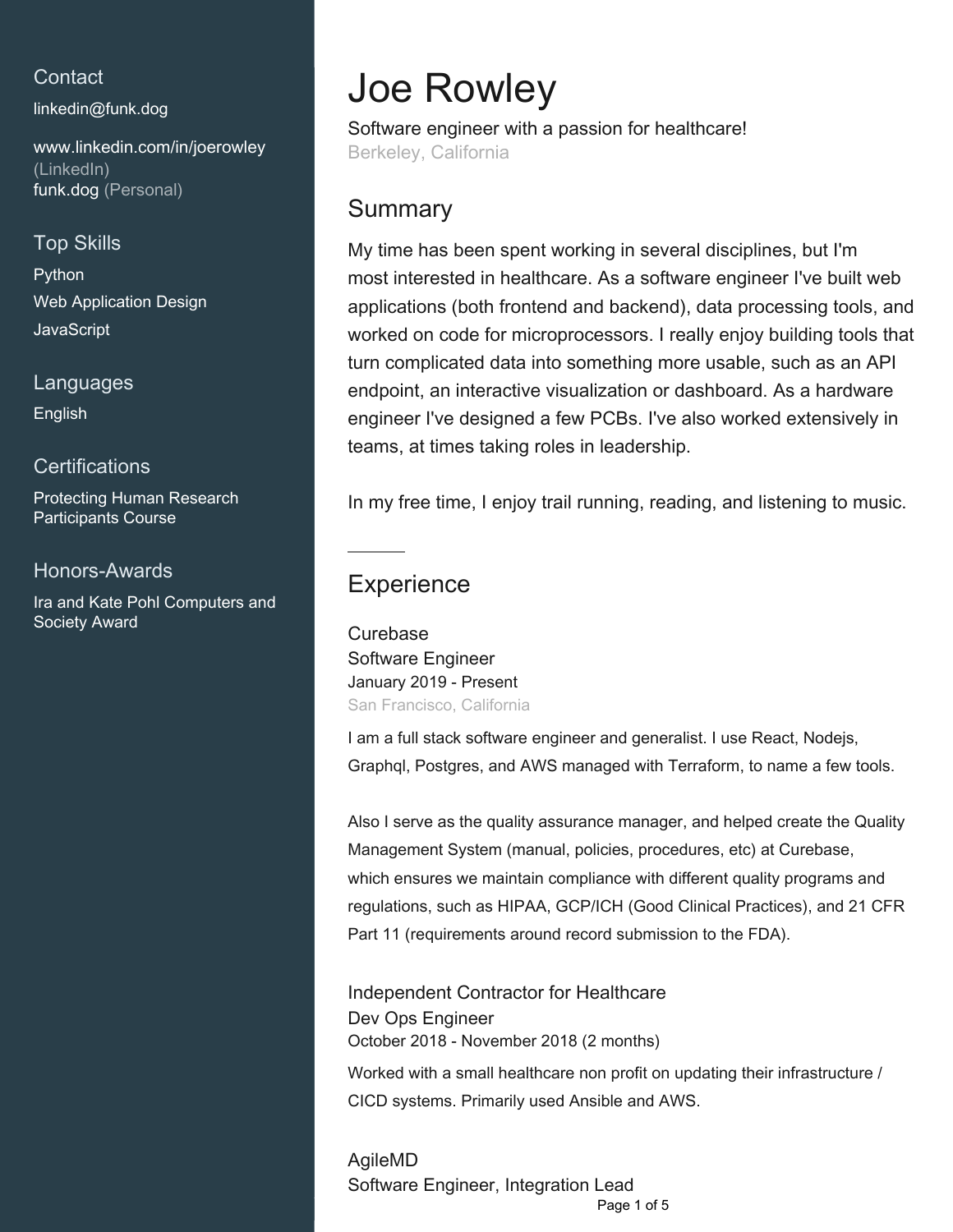February 2018 - June 2018 (5 months)

San Francisco Bay Area

- I worked on IE8 compatible modern full stack web applications with unit tests. (Node, ES6, React, Mocha, Sass, Postgres, MongoDB) - I developed a serverless idempotent data ingestion platform (AWS Lambda, AWS SAM, python2, node, AWS Aurora/Postgres)

Integrated Healthcare Association Full Stack Web Engineer / Generalist February 2016 - January 2018 (2 years)

I'm was one of 3 FTE engineers here, so I did a lot of everything. I built web based reporting portals, and the data pipelines (validators, loaders) that support them.

Tools I used include:

- Python (Django, Pandas, Numpy)
- Postgres (Accessed via Django ORM, SQLAlchemy, Raw SQL)
- On the frontend, React, Redux, Redux Saga, Highcharts

#### Bellus3D

Research and Development Consultant August 2015 - December 2015 (5 months) Los Gatos, CA

- Developed hardware prototypes for an experimental camera (circuit design and construction).

- Wrote various Python scripts for the Raspberry Pi and C for microprocessors.

University of California, Santa Cruz Course Developer Assistant September 2014 - March 2015 (7 months) Santa Cruz, CA

I helped Phokion Kolaitis, the Chair of CS at UC Santa Cruz (at the time), create a new course, CMPS 185: Technical Writing And Communication In Computer Science. This involved researching related courses at other universities, developing curriculum and assignments, and creating a repository of interesting research papers and patents related to computer science.

UC Santa Cruz Undergraduate Research Intern July 2014 - March 2015 (9 months) Santa Cruz,CA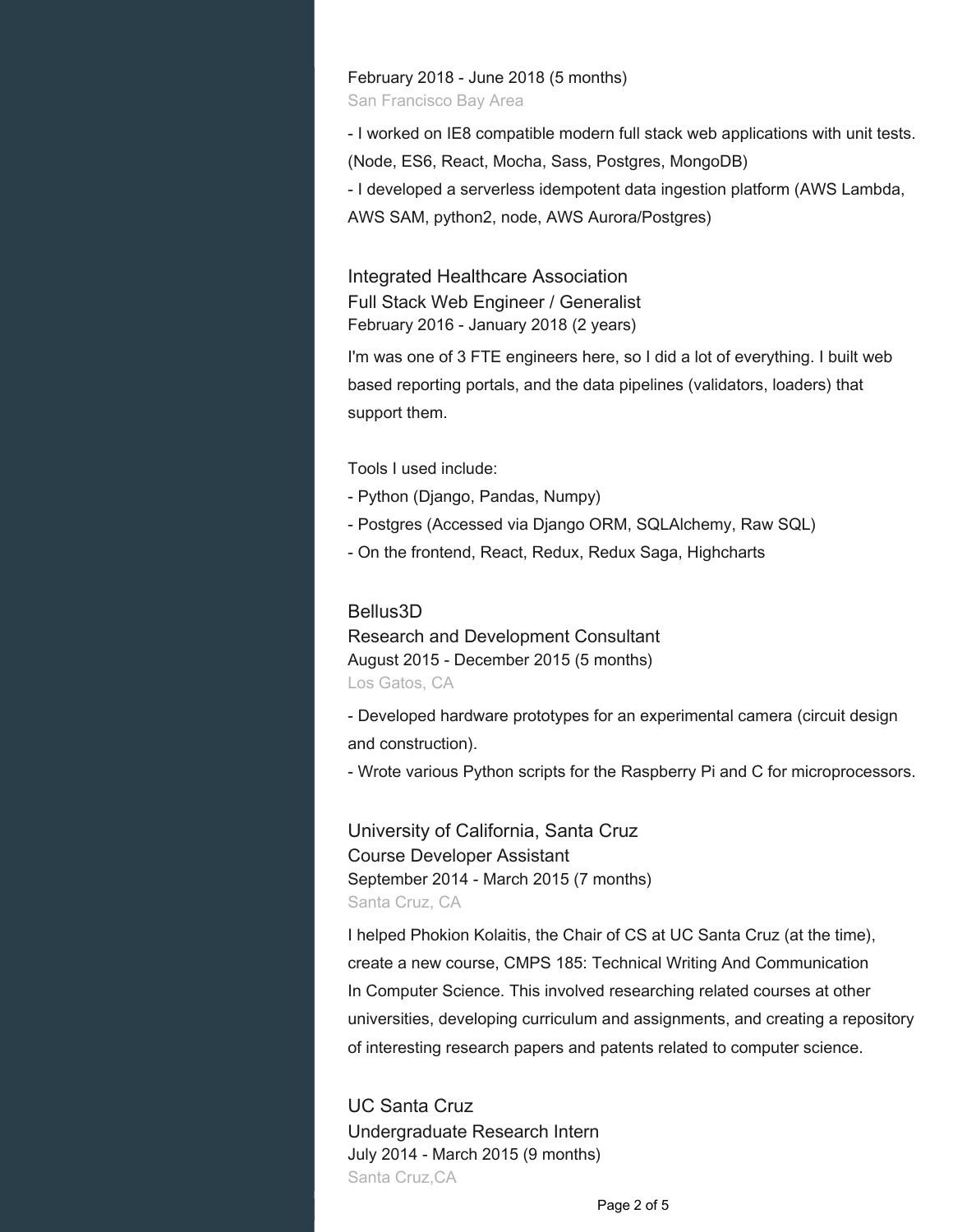I served as the lead engineer, designed a prototype of an experimental camera flash with 10 individually controlled high power LEDs.

For more info check out the links below: https://imgur.com/a/AzWaE https://github.com/joer14/Portable\_RTI/

Sana.mit.edu 4 months

Programmer February 2014 - October 2014 (9 months)

I'm was the lead software developer for the Sana Protocol Builder, a tool that allows clinicians to create medical algorithms that run on community health workers' smartphones in rural and low resource environments.

Guest Lecturer July 2014 - July 2014 (1 month) Vellore institute of Technology, India

I presented with a group from MIT at Vellore institute of Technology in India, and a gave a few lectures about the Sana medical platform, and web application engineering to undergraduates.

UC Santa Cruz Teaching Assistant March 2014 - June 2014 (4 months) Baskin School of Engineering

I was teaching assistant for an undergraduate computer science course, CMPS 119: Software for Society under professor James Davis.

I wrote tests and quizzes, organized student groups, managed grades, and facilitated communication between students and project mentors from various NGOs.

Crown College, University of California, Santa Cruz Residential Assistant September 2012 - June 2014 (1 year 10 months)

Provided assistance, guidance and counseling to 75 college freshman and upperclassmen. Tried to keep them from doing anything too silly/dangerous. More seriously, I provided support to students and staff alike. I learned a lot about people, communication, and conflict mediation in this position.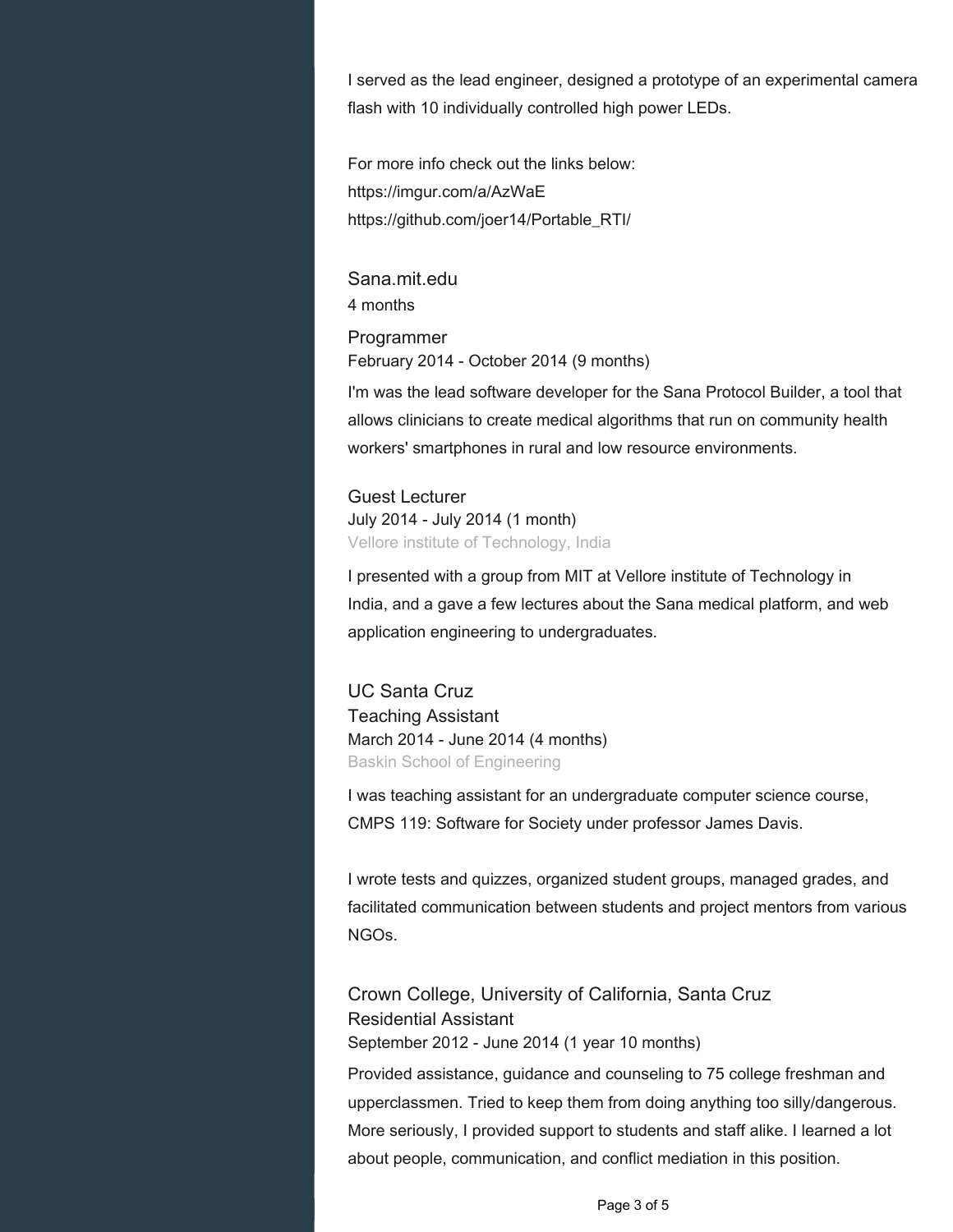**Google** Student Ambassador August 2013 - November 2013 (4 months)

I acted as Google's liaison to my university, educating students, staff and faculty about how to better use Google products.

Learning Support Services, University of California, Santa Cruz Computer Technician January 2013 - October 2013 (10 months)

I worked on a team that supports hundreds of computers on campus and the infrastructure that powers them. In addition, I developed an internal web application for tracking printer usage.

#### **Google**

Google Chrome Academy June 2013 - June 2013 (1 month) Mountain View,CA

Learned from industry experts about HTML5 and the latest web frameworks and technologies.

Developed a multiplayer game with a group that uses voice recognition for interaction and Google+ for authentication.

Millennium Alliance for Humanity and the Biosphere at Stanford Web Master & Strategist June 2012 - February 2013 (9 months)

Worked with developers and project leaders to develop a strategy for online growth and development, implemented and maintained both content and code on the site.

University of Wisconsin-Madison, Department of Computer Science Intern

June 2010 - September 2010 (4 months)

I developed software with an undergraduate student to track laptops for the UW - Police Department.

## **Education**

University of California, Santa Cruz Bachelor of Science (B.S.), Computer Engineering · (2011 - 2015)